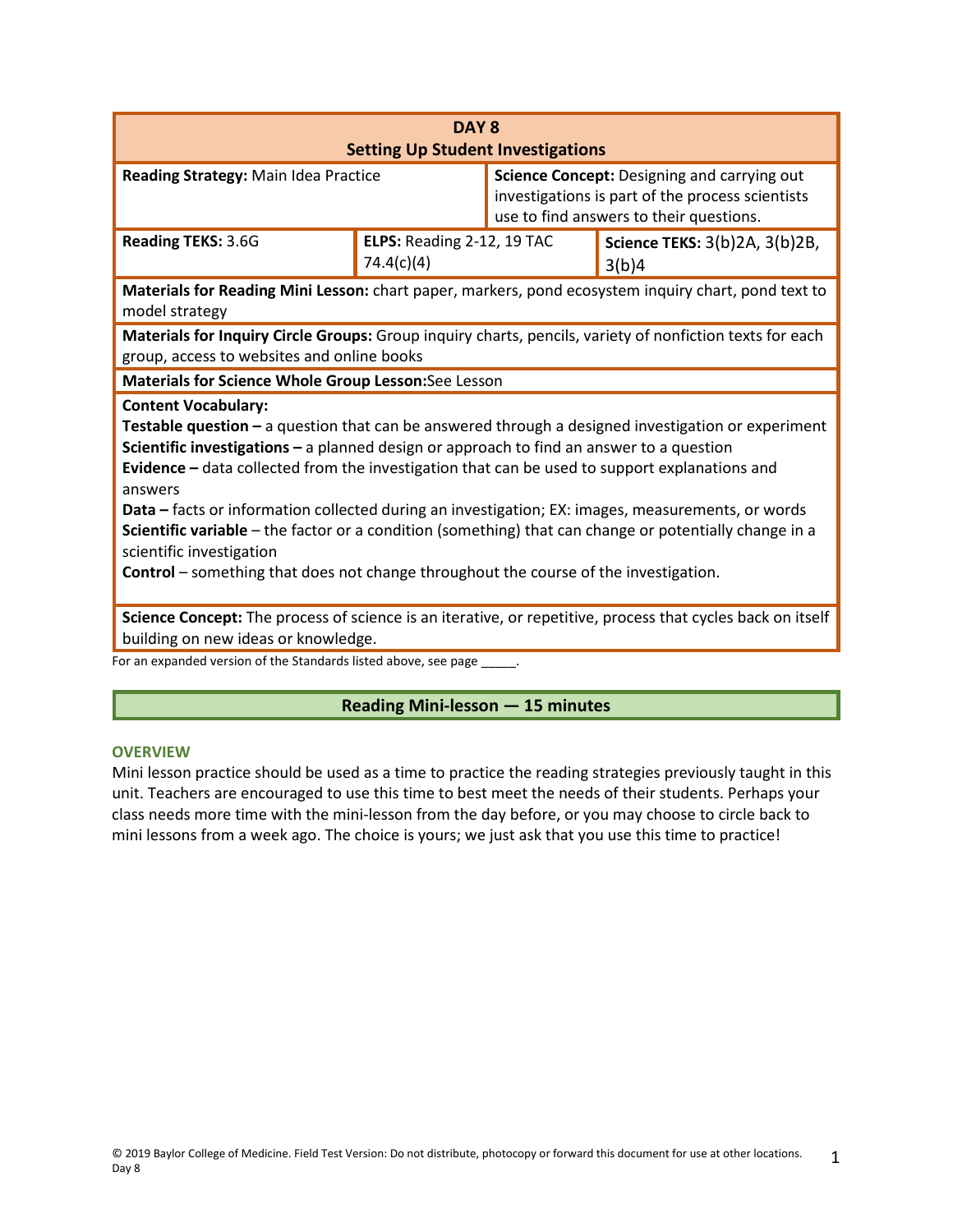Teachers should determine if this mini lesson will be facilitated with the whole group or a small group

(i.e. a particular inquiry circle group) who needs additional support. If you are working with a small group, we suggest your other learners spend additional time within the inquiry circles.

Explain the strategy below as follows.

- **Tell what the strategy is (declarative knowledge)**
	- o Say something like, "Today we will continue to practice determining the main idea of a section as we read about pond ecosystems. The main idea is the most important thing the author wants us to know about their topic. Getting the main idea is sometimes called 'getting the gist' of a piece." Refer to the anchor chart previously made with the class.
- **Tell when and why to use the strategy (conditional knowledge)**



**Skim** and Scan

o Say something like, "Yesterday, we talked about how sometimes authors tell us the main idea. Usually they do that in the first or last sentence of a section. But, they don't always do that. Sometimes, they leave out the main idea and make us (as readers) work to extract it. As a strategic reader, I will do this after each paragraph or section in the text I am reading. I do this because it makes my reading clear and helps me remember what I read."

# • **Tell how to employ the strategy (procedural knowledge)**

- $\circ$  For this section in the mini-lesson, the teacher may choose to model the strategy again for the class. Be sure to use a different text or page in the text than what you modeled yesterday.
- $\circ$  Teachers are encouraged to share examples of students using this strategy from the day before. Say something like… "Mohamed's group did a great job yesterday determining main idea. I was so impressed when they . " Teachers are also encouraged to invite the groups to share with their peers. You may need to scaffold this and prepare the students for sharing beforehand.

# *If you choose to model this strategy again, you might want to say something like*:

- $\circ$  "The first thing I need to do is think about the topic (that's pond ecosystems) and what I already know about the topic (pond ecosystems)."
- $\circ$  "Now, I will draw a conclusion about what the author wants me to know about the topic (pond ecosystems)—that is, I'll take what I already know about the topic (pond ecosystems) and then I'll combine that with the most important details the author is telling me."
- $\circ$  "Now, I have to put these things together to get the main idea. That is, I'll try to think, 'What would the author tell me was the most important idea from the reading if she were standing here next to me?'"
- o "I will put the main idea in my own words and record it on the inquiry chart."

# **Practice in text (print, video, or interview)**

Post the anchor chart in your classroom so students can refer to it while in their inquiry circles. Encourage scientists to use the strategy during in their Inquiry Circles.

# **Inquiry Circle Groups — 30 minutes**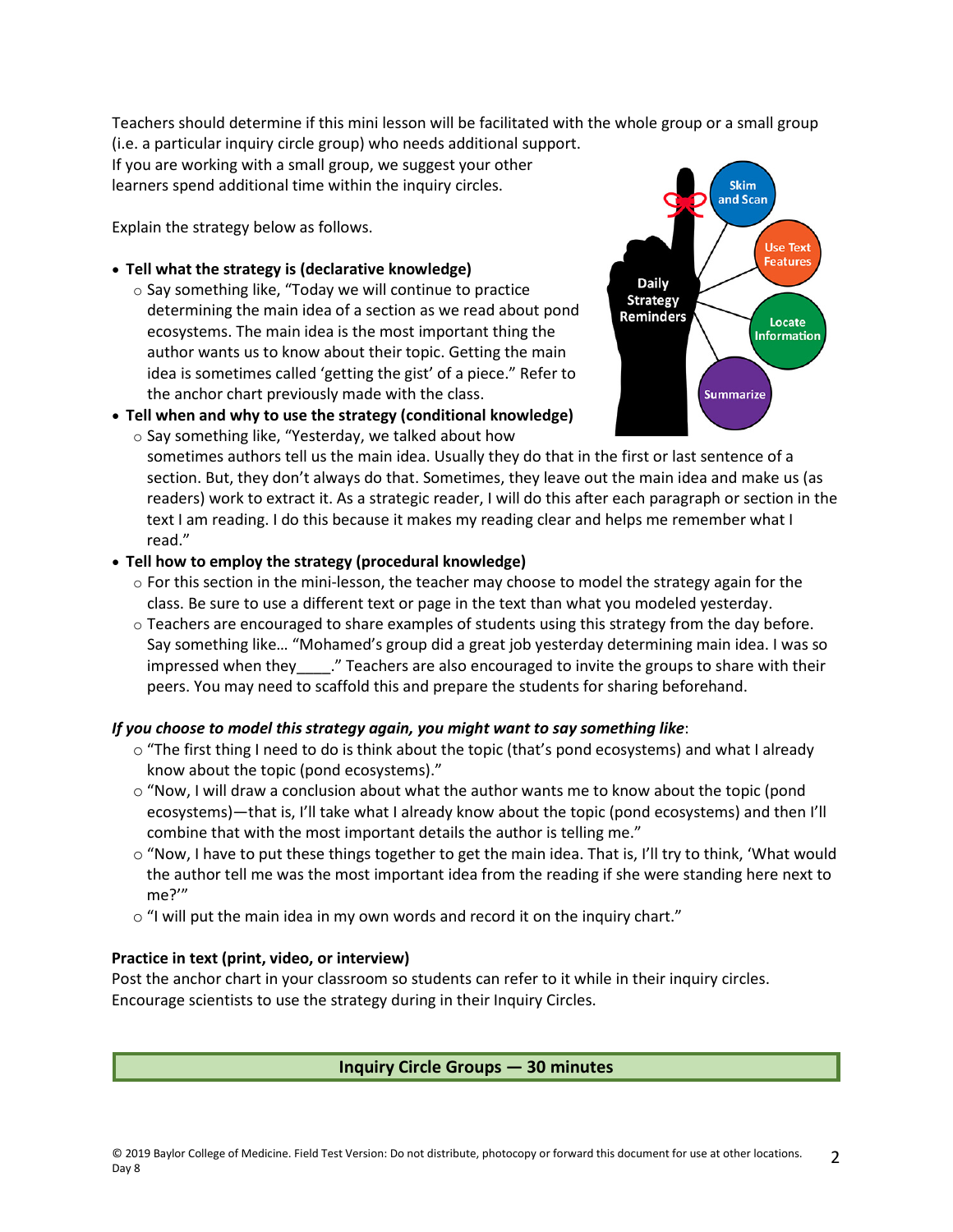### **OVERVIEW**

Scientists work in teams when conducting research and investigations. Each day of this unit, students will work in inquiry circle groups while embodying the role of a scientist. They will do so by taking on roles of scientists in research by speaking like a scientist, reading like a scientist, and writing like a scientist.

### **PROCEDURE**

#### **Before Inquiry Circle Groups — 5 minutes**  *You might want to say something like this to the readers:*

- It is time to get into our inquiry circle groups. You will be with the same research team as yesterday.
- When we research ecosystems, we will practice our roles as scientists. We will do this because scientists have a special way in which they observe the world, read scientific texts, and write reports. There is no better way to learn about science than to become a scientist!

## **During Inquiry Circle Groups — 20 minutes**

## *You might want to say something like this to the readers:*

- We have anchor charts to help guide your thinking. Do not forget to use them while in groups. (Refer to the "Inquiry Tool Box" anchor chart and the daily anchor chart. Remind students that they can use all the reading strategies taught, not just the one for that day.)
- My role is to help guide the inquiry circle groups, but I expect you to work as a scientific team to solve your problems together.
- Do not forget to answer your research questions and record it on the inquiry chart. It is important to record your sources on the inquiry chart as you complete it. (Be sure to explicitly explain how students should use the chart.)

(While groups are working together, walk around the room to facilitate as needed.)

## **After Inquiry Circle Groups — 5 minutes**

## *You might want to say something like this to the readers:*

- As we are concluding our inquiry circle groups for today, each group will have a chance to share what they accomplished and learned.
- The Lab Director should lead the discussion with their inquiry circle group about today's results. For example, what did you learn about your ecosystem? Which reading strategies did you use? What problems did you encounter? How did you resolve those problems?
- The Data Scientist will now share with the entire class either something the group learned about their ecosystem, which reading strategy(ies) were used, or how the group solved a problem.

## **Science Whole Group Lesson — 30-45 minutes**

#### **OVERVIEW**

Today students will be setting up their investigations, making their first observations, and documenting their first data.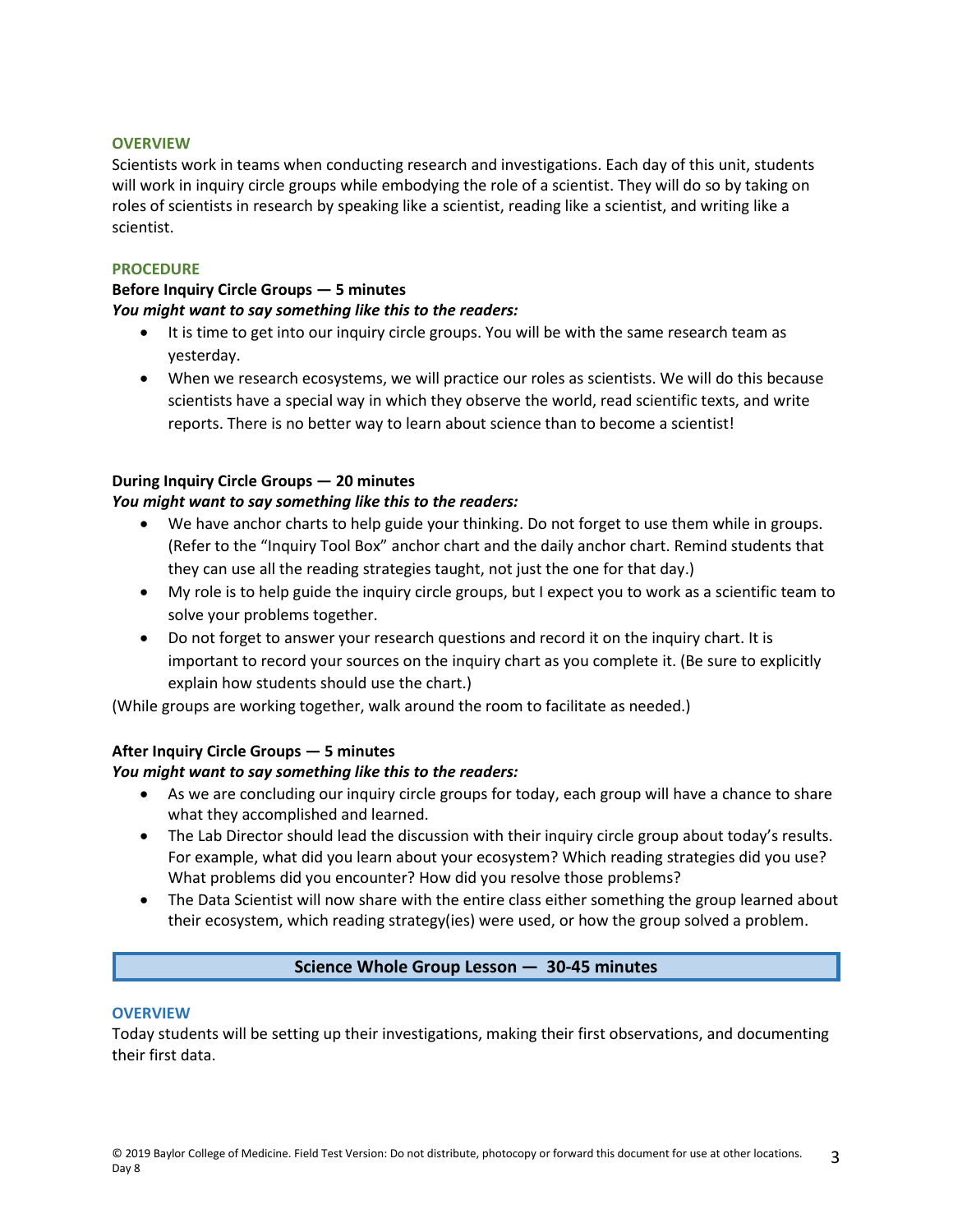### **GUIDING QUESTIONS**

How will we set up our investigations? What job will each team member have?

### **BACKGROUND INFORMATION**

Designing and carrying out investigations is part of the process scientists use to find answers to their questions. Many times investigations raise new questions for scientists to consider.Or they may find that the data they collect cannot be used as evidence that supports their answers so they have to rethink their planned investigation.

## **SAFETY**

Instruct the students on the proper way to handle their bottles of the green substance. (see lesson). Keep paper towels handy for spills.

### **MATERIALS**

2 Small bottles with green substance (algae culture) per team (prepared ahead of time by teacher). Paper funnels Materials/tools needed for investigations Plastic shoeboxes (1 per team) Sharpies Data logs/Science Notebooks Goggles/Safety Glasses Safety Rules for the Investigation docx.

## **SET UP**

## **Before the class:**

• Teacher should have read all team data logs prior to the class to anticipate what materials and equipment will be needed, and to identify teams who may need more guidance or help with the set up.

## (**Note**: **students should have prepared a list of needed materials in their data logs in the previous lesson**)

- Set up an accessible area for all the materials (Plastic shoeboxes, measuring tools, color charts, etc.). Does not include microscope which will be set up at a monitored station later!
- Teacher should fill **2 small water bottles per team** with the green substance from the 1- gallon bottle to prepare for distribution.
- Use a funnel to transfer 3 oz. of the green substance into each. (This should be plenty for the investigation and it will leave some available in case it is needed. If the class is small, you may choose to give them 4 0z. in each bottle)
- Make copies of the Safety Rules docx. for handling the bottles of the green substance- 1 per team.

## **DAILY OBSERVATIONS**

Today students will make their first observations of the green substance on their data logs. They will continue to document their observations daily until Day 15.

## **PROCEDURE**

**Engage**

1. Announce to the class that today they will set up their own investigations!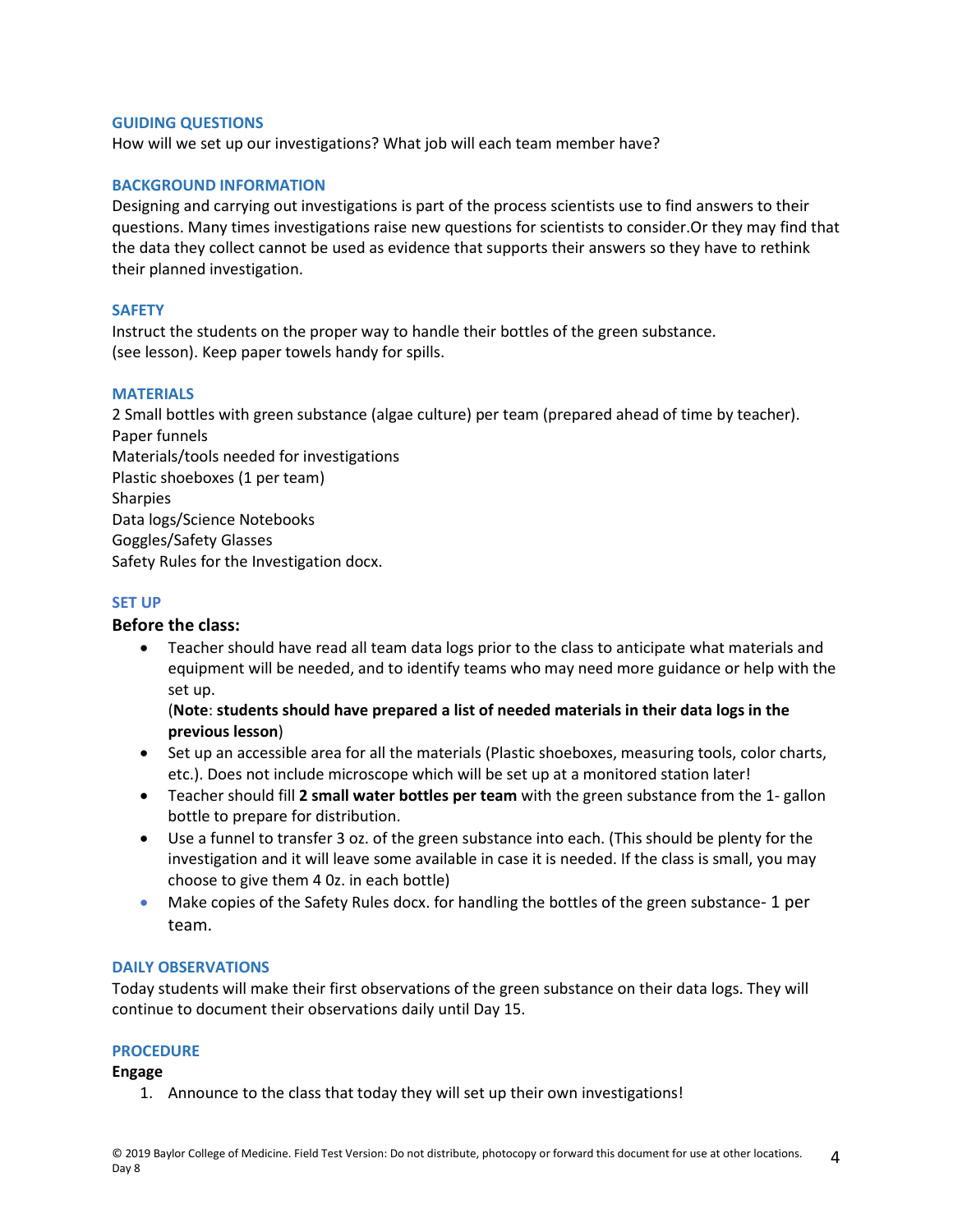- 2. Remind them that they are working as a team, and that each has a role. (This is a good time to review those roles!)
- 3. Go over Safety Instructions with the class on how to handle the samples to make sure they understand.
- 4. Remind the **Data Scientist** and **Equipment Director** to review the data log they began in the previous lesson, using it as a guide to collect their materials and to set up their investigation.
- 5. Point out where the materials/equipment are for their use. Let them know that each team will use one of the shoeboxes for their materials and that they need to label their box with their Equipment Director's name. (Ex: Chris)
- 6. Tell them that you will be talking with each team to decide the best location in the classroom for placing their investigations, and to answer any questions that may arise.
- 7. Instruct each team to label their sample containers with their **Lead Scientists'** name and bottle number. (Ex: Liz #1, Liz #2). Students can write directly on the bottles with the Sharpies.
- 8. Remind the class that one bottle will be their control ( no changes), the other will have 1 variable changed.
- 9. The **Lab Director** should review the team on the Safety Instructions for handling the samples.
- 10. **Inform them that they will need to write about their initial setup in their science notebooks, and then make their first observations of the green substance on their data logs. Remind them to date their entries!** The **Lead Scientist** should check to make sure this is done.

## **Explore**

- 11. Ask the **Equipment Directors** to collect the containers of the green substance (2) for their team.
- 12. As the teams work to organize and set up their investigations, the teacher should move between them to offer help or guidance.
- 13. Every team may have a different set up, so the teacher will need to provide the appropriate location for their investigations.

## **Explain**

- 14. As students work to set up their investigations, ask them to explain what they are each doing (this should reinforce that each has a role).
- 15. Ask them to explain what the overall plan is. Reiterating their ideas may insure that they are not leaving out any parts, and gives them an opportunity to ask questions and reflect on their own reasoning.
- 16. Teacher can offer prompts through open-ended questioning ("What made you decide to…?"; " What do you expect will happen if...?")

## **Elaborate**

- 17. When all investigations have been set up, ask the **Lab Directors** to make sure materials have been put away and their areas are clean. remind the class that they will make observations each day for the next 5-7 days.
- 18. Remind the class that they will make observations each day for the next 5-7 days. They will use the data sheets in the science notebooks to record information every day that they make an observation.
- 19. Tell the class that scientists often have to change their thinking about their investigations. Sometimes new questions come up or something unexpected happens and they have to rethink their plans. Science investigations may be changed and repeated many times until they get as close to finding the answers they need!
- 20. Tell students that they will have the opportunity to reconsider or modify their questions and data collection in the next 2-3 days if needed.